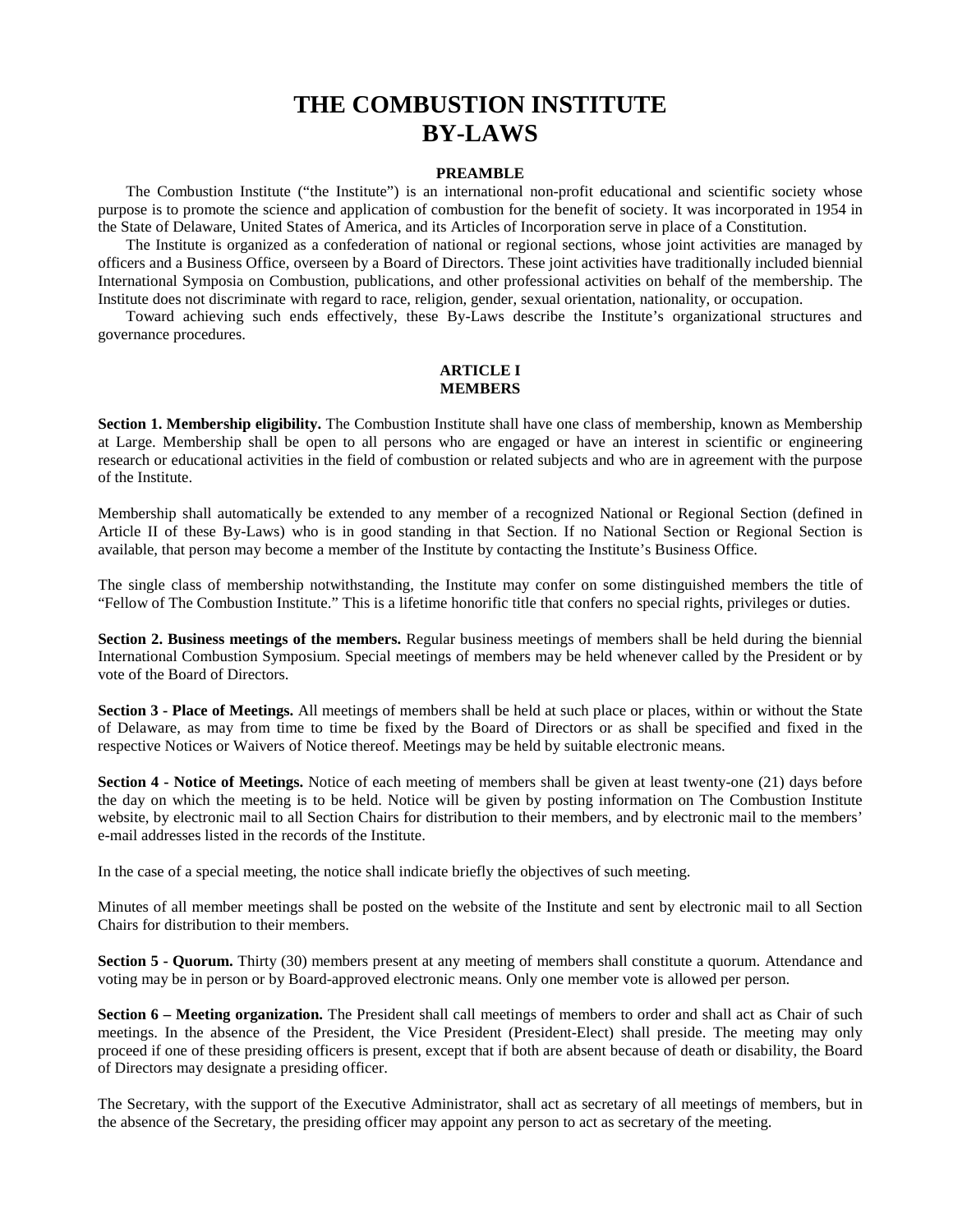#### **ARTICLE II NATIONAL AND REGIONAL SECTIONS**

**Section 1 – Purpose of National and Regional Section Sections.** Sections may be organized within the Institute to aid the professional communication of members linked through common language or common regional interests, as well as to conduct local professional activities consistent with the purposes of the Institute.

**Section 2 - National and Regional Section Recognition.** National and Regional Sections may be organized and will be recognized as Sections of the Institute upon the fulfillment and maintenance of specific criteria:

- 1. Any existing organization or any proposed new organization in a political jurisdiction or defined geographical area whose principal purpose and policies are consistent with those of the Institute may apply to the Board of Directors to become a Section by:
	- a. Furnishing the names of the officers (or proposed officers), their present and past professional affiliations, and their research or engineering interests.
	- b. Furnishing the names, professional affiliation and research interests of ten or more members (or proposed members).
	- c. Submitting a copy of either existing or proposed Section By-Laws or Rules for approval by the Board of Directors.
	- d. Furnishing evidence of past or potential participation in Institute affairs; for example, by members submitting combustion-related manuscripts to technical journals such as the Institute's Journals, or by their attending or submitting manuscripts for the International Combustion Symposia or other international combustion meetings.
- 2. National and Regional Sections must demonstrate a continuous participation in the Institute's activities and commitment to the Institute's purpose and goals in order to be accepted and remain in good standing as recognized Sections of the Institute. This participation must be evidenced by the Section's reporting at the biennial Combustion Symposia, unless there is good cause, recognized prior to the meeting by the President of the Institute. Holding Section meetings is another example of participation in addition to examples listed in Part 1.d.
- 3. National and Regional Sections must select one member to serve as a Section Administrator who verifies on annual basis that the membership listing is updated. A current list must be provided each year before 1 March to be used for all membership notices.

The satisfactory fulfillment of these criteria will be determined by the Board of Directors at the biennial meetings of the Board, based on information provided to them by the Vice President for Sectional Affairs. If any Section is found to be deficient, it will be promptly notified and its operation reviewed at the next biennial meeting of the Board, at which time the decision will be made to continue or not to continue that Section as a Section of the Institute in good standing.

**Section 3 - The Combustion Institute Committee.** This committee shall consist of the Vice-President for Sectional Affairs, who shall serve as chair; the Secretary for Sectional Affairs, who shall serve as secretary; and the Chairs of all National and Regional Sections of the Institute, or their designees.

The duties of this committee are to bring to the attention of the President and the Board of Directors matters affecting National and Regional Sections that concern the Institute and to advise the President and the Board of Directors on issues that the President or the Board may refer to the Committee.

The Vice-President for Sectional Affairs shall convene at least one meeting biennially. The Editors of the Institute journals shall be invited to attend the meetings.

The Vice-President for Sectional Affairs may appoint such sub-committees as may be necessary in the exercise of the functions of the Committee.

## **ARTICLE III BOARD OF DIRECTORS**

**Section 1 – Roles of Directors.** The management of all the affairs, property, and interests of the Institute shall be vested in a Board of Directors (the "Board"). The Institute and Directors shall be protected by appropriate insurance.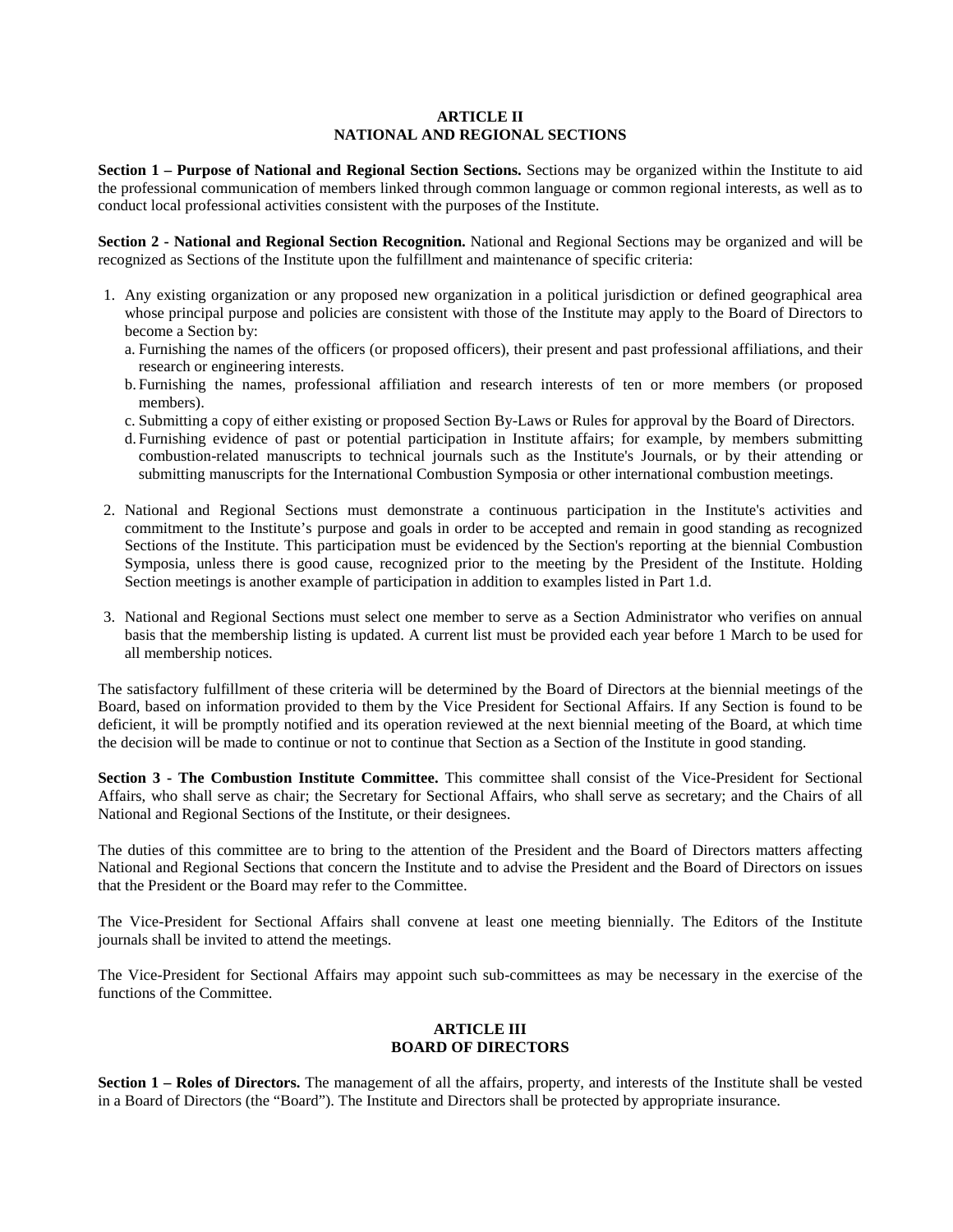**Section 2 – Director Categories and Terms of Office.** The Directors shall consist of two categories: regular Directors (which shall include Executive Officers defined in Article IV) and Honorary Directors. The number of regular Directors shall be established by the Board and shall not be fewer than twenty-three (23) or more than twenty-seven (27). There shall be no more than four (4) non-officer Directors from any Section.

Election of regular Directors shall be held biennially prior to or during the International Combustion Symposium using a voting procedure approved by the Board of Directors and announced to the membership at least two months prior to the election. At each biennial election, regular Directors shall be chosen for a full term of six years. No regular Director who has served a full term shall be eligible for re-election to the board except for the current President, Vice-President (President-Elect), Vice-President for Sectional Affairs, Secretary for Sectional Affairs, Secretary, and Treasurer.

When there is a vacancy in the number of regular Directors, the remaining Directors, by majority vote, may elect a successor to hold office for the unexpired portion of the vacated term.

Past Presidents shall become eligible for election as Honorary Directors upon expiration of their terms as Directors. Honorary Directors shall be non-voting members of the Board of Directors.

**Section 3 – Meetings of the Board.** The Board of Directors shall meet at each biennial International Combustion Symposium. The nominated or newly elected directors shall be invited to this meeting but shall not enjoy voting privileges until the end of the Combustion Symposium. Other meetings of the Board of Directors shall be held whenever called by the direction of the President or by a majority of the directors.

The Secretary, with the support of the Executive Administrator, shall give notice of each meeting by verbal, written, or electronically transmitted notification at least twenty-one (21) days before the meeting.

Minutes of all meetings of the Board shall be posted on the website of the Institute and sent by electronic mail to all Section Chairs for distribution to their members.

**Section 4 - Place of Meetings.** The directors shall hold meetings in such place or places in the State of Delaware or outside of Delaware as the Board from time to time may determine. Special meetings shall be accessible by electronic means.

**Section 5 - Quorum.** One-third of the regular directors shall constitute a quorum. Attendance and voting may be in person or by Board-approved electronic means.

**Section 6 - Nomination and Election of Directors.** Nominations for election to membership on the Board of Directors shall be made by a nominating committee appointed by the President in agreement with the Executive Committee of the Board of Directors. The appointment of the committee and the committee's operations should be in accord with the "Guidelines for the Nominating Committee" as approved by the Board of Directors. The Nominating Committee shall propose a slate of candidates, and the President shall approve this slate, provided that it is consistent with these By‐Laws and broadly consistent with the Guidelines. The election shall be conducted in a manner approved by the Board of Directors, with only one member vote allowed per person.

The result of the election shall be announced at the International Combustion Symposium. The directors‐elect shall take office at the conclusion of the regular International Combustion Symposium at which their election is announced.

**Section 7 - Board Committees.** Standing committees of the Board are its Executive Committee, the Finance Committee and the Fellows Selection Committee. The Board of Directors is empowered to designate additional committees of the Board to carry out functions as may be deemed advisable.

**Section 8 - Executive Committee.** The Executive Committee shall consist of the President, who will serve as Chair; the Vice President (President-Elect), who will serve as Vice Chair; the Treasurer; the Secretary, the Vice President for Sectional Affairs; and the Secretary for Sectional Affairs.

During the interval between meetings of the Board of Directors, the Executive Committee shall possess and may exercise all the powers of the Board of Directors in the management and direction of the business and affairs of the Institute.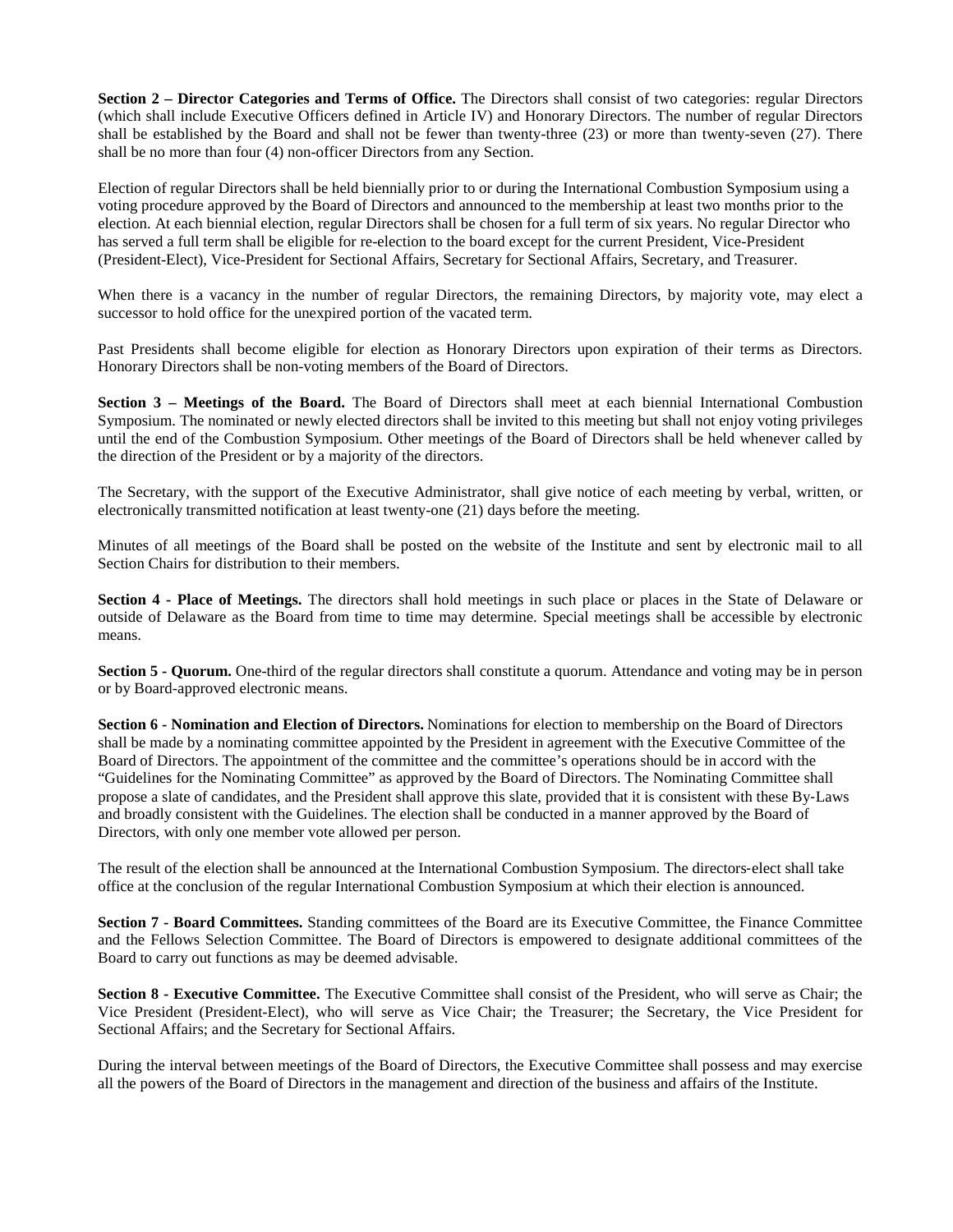During the interval between meetings of the Executive Committee, the President shall possess and may exercise such of the powers vested in the Executive Committee as from time to time may be conferred upon the Chair by resolution of the Board of Directors or of the Executive Committee.

The Committee shall be convened at least once a year by the Chair at such times and places as may be necessary to conduct the business of the Institute. Notice of all meetings will be given at least twenty-one (21) days before the day on which the meeting will be held. Minutes of these meetings shall be provided to the Board of Directors in timely fashion.

**Section 9 - Finance Committee.** The Finance Committee shall advise the Board of Directors on the financial implications of Institute administration and activities and shall recommend financial policy to the Board. It shall also advise the Treasurer on all financial matters, including selection of an accountant and an auditor, and will assist the Treasurer in developing the Institute's biennial budget. The Finance Committee shall propose maximum levels of pre-authorized spending by officers and staff of the Institute, to be approved by the Board. Spending larger amounts will require prior approval of the Board. An external auditor, approved by the Board of Directors, shall conduct financial reviews and provide review results annually.

The Finance Committee shall be composed of at least three members of the Combustion Institute, appointed by the President in consultation with the Executive Committee, to four-year, staggered terms of office. It shall include the Treasurer as an ex officio member. The President will appoint a Chair of the Committee who will serve a four-year term.

The Finance Committee shall be responsible for prudent advice on management of the investments of the Institute, including: (i) selection of a broker and/or bank to handle the Institute's investments; (ii) semi-annual review of the performance of the Institute's investments; (iii) making changes in investments; and (iv) reporting the semi-annual reviews of investments and financial policy to the Board of Directors. Where the Board specifies particular purposes for some or all of the Institute's funds, the Finance Committee shall employ investment strategies appropriate to those purposes.

A member of the Finance Committee shall be appointed by the President to serve on any Committee of the Institute that impacts the finances of the Institute.

**Section 10 – Fellows Selection Committee.** Each year, based on nominations received from the membership, this Committee selects the distinguished members to be elected "Fellows of The Combustion Institute." The appointment of the Committee and the Committee's operations shall be in accord with the document, "The Fellows Program of The Combustion Institute" as approved by the Board of Directors.

#### **ARTICLE IV OFFICERS**

**Section 1 - Officers**. The Executive Officers of the Institute shall be a President, a Vice-President (President-Elect), a Vice-President for Sectional Affairs, a Treasurer, a Secretary, and a Secretary for Sectional Affairs.

They shall be elected for four-year terms by the Board of Directors from current or previous members of the Board. All such officers shall hold office until their successors are elected and take office. Newly elected officers will take office at the conclusion of the regular biennial Combustion Symposium following their election.

**Section 2 - President.** The President shall be the Chief Executive Officer of the Institute and the Chair of the Executive Committee. It shall be the President's duty to preside at all meetings of the members of the Institute, of the Board of Directors, and of the Executive Committee. The President shall have general and active management of the business of the Institute; see that all orders and resolutions of the Board of Directors are carried into effect; and execute all contracts and agreements authorized by the Board.

The President shall submit a report of the operations of the Institute at the biennial meeting of the members of the Institute and shall have the general duties and powers of supervision and management usually vested in the office of president of a corporation.

**Section 3 – Vice President (President-Elect).** The Vice President (President-Elect) shall be vested with all the powers and required to perform all the duties of the President in the President's absence or disability and shall perform such other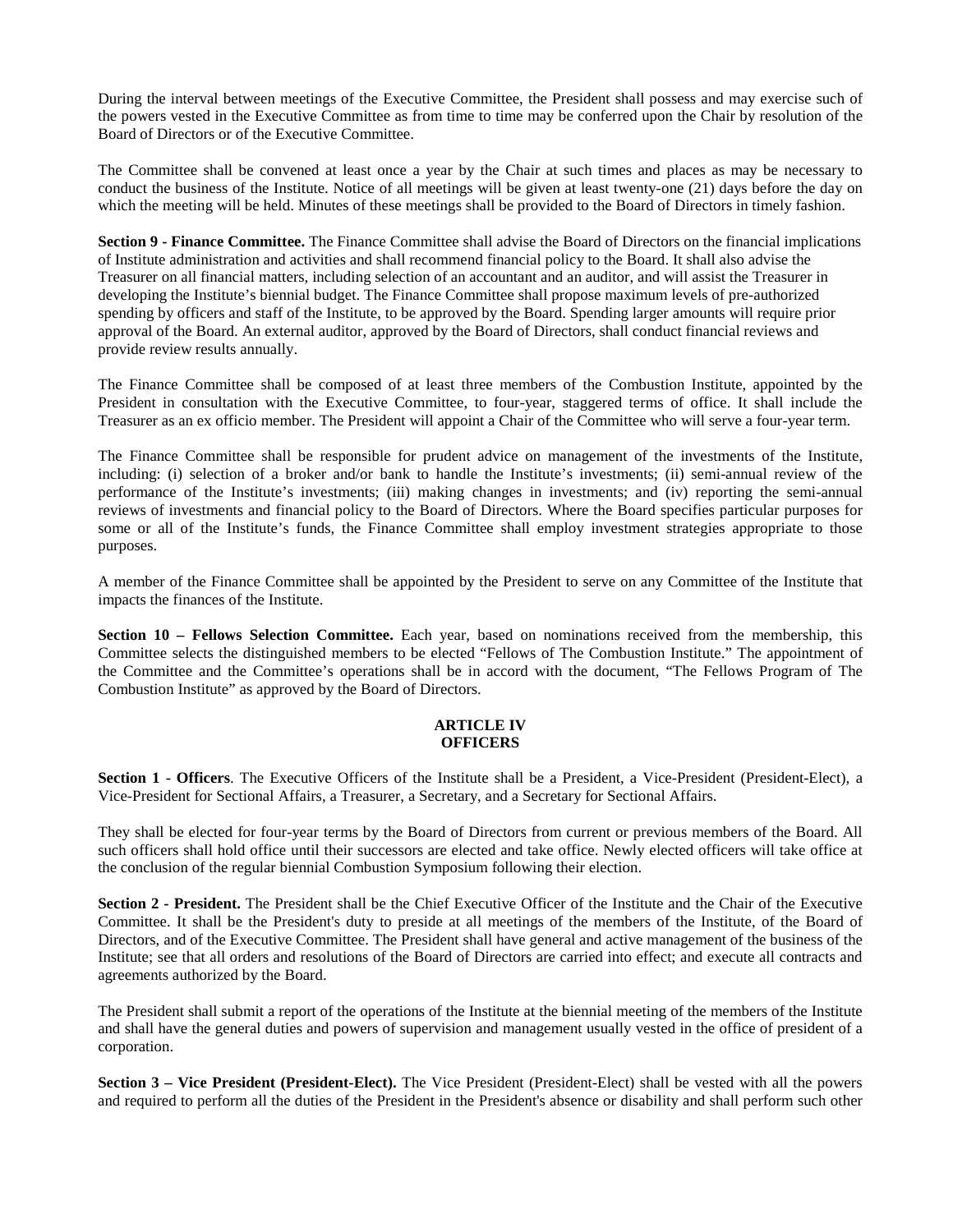duties as may be prescribed by the Board of Directors. The Vice President (President-Elect) shall succeed the President and shall be the Vice Chair of the Executive Committee.

**Section 4 - Vice-President for Sectional Affairs.** The Vice-President for Sectional Affairs shall chair The Combustion Institute Committee and, together with the Secretary for Sectional Affairs, shall represent the Institute in working with groups wishing to become Sections of the Institute and in assuring that National and Regional Sections fulfill their responsibilities.

**Section 5 - Treasurer.** The Treasurer, with the support of the Executive Administrator, shall have custody of the funds of the Institute, shall keep full and accurate accounts of receipts and disbursements in records belonging to the Institute, and shall deposit all moneys and other valuable effects in the name and to the credit of the Institute in such depositories as may be designated by the Board of Directors.

The Treasurer, in agreement with the Finance Committee and approval of the President, has authority to remove funds from the investment accounts of the Institute and so should be a citizen of the nation hosting the Institute Business Office. The Treasurer and Finance Chair shall have the ability to monitor the bank accounts and see transactions.

The Treasurer, in consultation with the President and the Finance Committee, will develop a biennial budget for the Institute for approval by the Board.

All checks, drafts, or orders for payment of money unless otherwise ordered by the Board of Directors shall be signed by the Treasurer or Executive Administrator.

The Treasurer shall disburse the funds of the Institute as may be ordered by the Board, taking proper vouchers for such disbursements, and shall render annually to the President, Directors, and the Finance Committee an account of all financial transactions and of the financial condition of the Institute.

The Treasurer shall perform such other financial duties as the Board of Directors may from time to time prescribe or require.

The Treasurer will be an ex officio member of the Finance Committee with full voting privileges.

**Section 6 - Secretary.** The Secretary, with the support of the Executive Administrator, shall keep the minutes of all meetings of members and of the Board of Directors; shall attend to the giving and serving of all notices of the Institute; shall keep the seal of the Institute and when authorized by the Board, shall sign and affix the seal of the Institute to any instrument requiring the same.

**Section 7 - Secretary for Sectional Affairs.** The Secretary for Sectional Affairs shall be the Secretary of The Combustion Institute Committee and shall be vested with all the powers required to perform all duties of the Vice President for Sectional Affairs in the event of absence or disability of the Vice President for Sectional Affairs.

**Section 8 - Delegation of duties.** In case of the resignation, death, incapacity, nonparticipation, violation of responsibilities, or temporary inability of any officer of the Institute to serve, or for any reason deemed sufficient by the Board of Directors, the Board of Directors may delegate that officer's powers or duties to another officer or director until the missing officer or director is replaced by election or the absence or disability is corrected to the satisfaction of the Board of Directors.

**Section 9 – Presidential succession in case of vacancy.** In case the Presidency becomes vacant, the Vice President (President-Elect) shall succeed immediately to the office for the remainder of the President's term. At the earliest opportunity, the Directors shall elect a new Vice President (President-Elect) to complete the former Vice President's (President-Elect's) term. If less than half of the term is left, the new President and Vice President (President-Elect) may be nominated to continue in the office for a single term beyond their partial terms.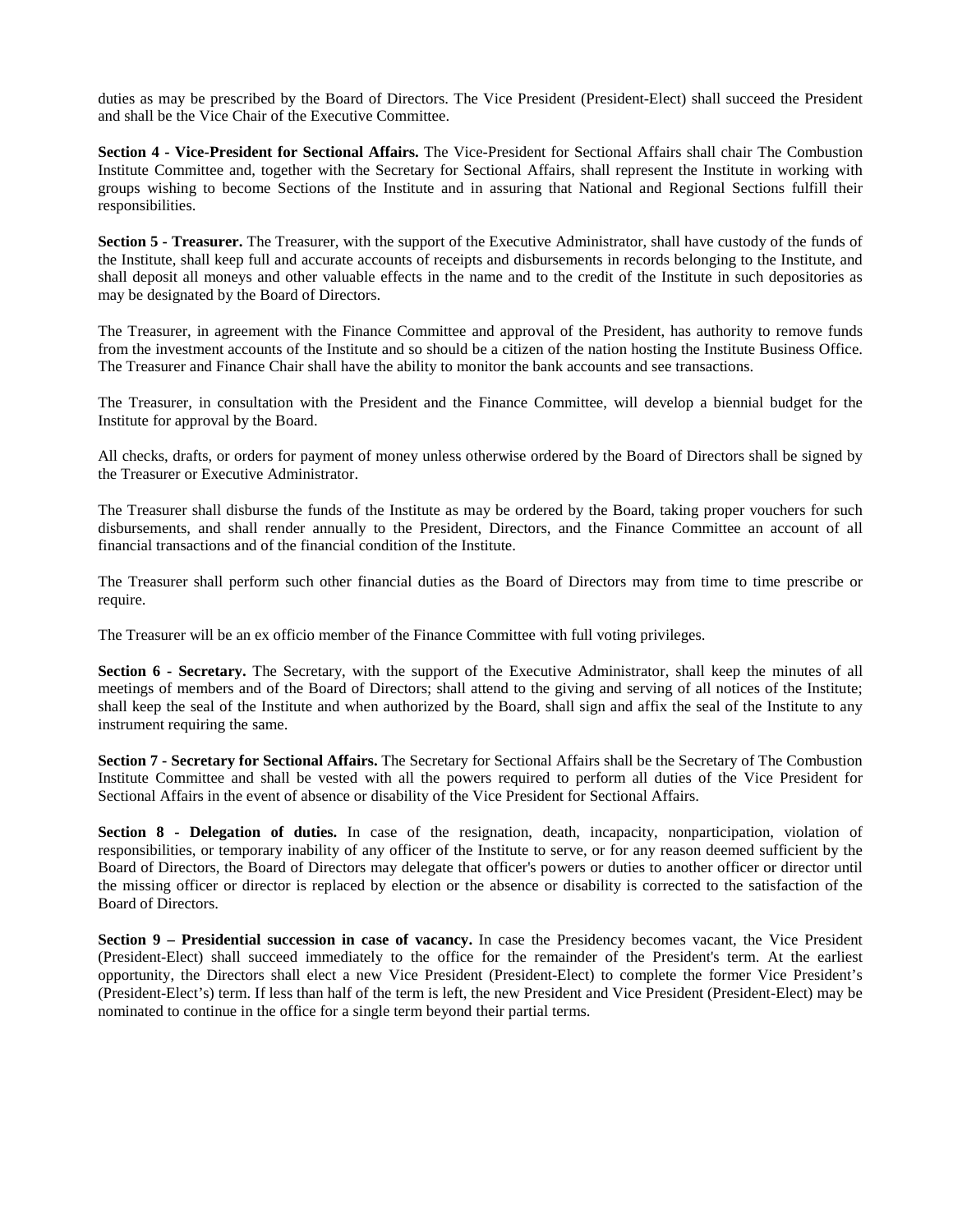#### **ARTICLE V CONFLICTS OF INTEREST**

**Section 1 – Ethical practices.** The Board of Directors, Executive Officers, and Committee members ("Responsible Parties") are individually responsible for their adherence to high ethical standards, including avoidance of conflicts of interest.

**Section 2 – Material conflicts.** No Responsible Party shall derive any personal profit or gain, directly or indirectly, by reason of his or her participation with the Institute as an officer, director or committee member.

Any Responsible Party who is an officer, board member, committee member, or staff member of an organization that benefits directly or indirectly from a relationship with the Institute shall identify his or her affiliation with said organization. Further, in connection with decisions specifically directed to that organization, the individual shall not participate in the decision affecting that organization.

Responsible Parties shall refrain from obtaining any list of Institute members or sponsoring organizations for personal or private solicitation purposes at any time during the term of their affiliation.

**Section 3 – Responsibility of recusal.** Each Responsible Party shall disclose to the President any conflict of interest that he or she may have in any matter pending before the Institute and shall refrain from participation in any decision on such matters.

**Section 4 – Procedures.** The Responsible Parties shall review this conflict-of-interest policy prior to the biennial International Combustion Symposium and upon election. They shall execute a written affirmation, normally at the start of the Board meeting, that they understand the Conflict of Interest Policy and that they are in conformance with it. The Institute office shall maintain these affirmations during the time of service of the individual.

If an individual is for any reason in a situation that presents a conflict, then that individual shall recuse himself or herself from any decision or vote related to the matter and shall report such conflict to the President and to the Business Office, which will maintain a confidential file of such reports.

#### **ARTICLE VI BUSINESS OFFICE AND DOCUMENTS**

**Section 1 – Business Office.** The Institute shall have a Business Office where the corporate seal and physical records of the Institute shall be kept. The Business Office shall be supervised by an Executive Administrator, who shall be hired by the President with the approval of the Executive Committee.

**Section 2 - Institute seal.** The seal of the Institute shall show the name of the Combustion Institute and the year of incorporation.

**Section 3 - Inspection.** The books, accounts, and records of the Institute shall be opened to inspection by the Board of Directors at all times.

Any member shall have the right to request review of the financial records after stating a specific, appropriate purpose in a written request, this review to occur within office time limits and at the expense of the member.

## **ARTICLE VII THE JOURNALS OF THE COMBUSTION INSTITUTE**

**Section 1 – Purpose.** The journals of the Combustion Institute shall be called *Combustion and Flame* and *Proceedings of the Combustion Institute*. Each journal shall be devoted to publication of experimental, theoretical, and computational investigations of lasting value.

**Section 2 – Editors.** Editors and Associate Editors of the Journals shall be appointed by the President of the Institute with the advice and consent of the Executive Committee. The appointments shall be reviewed from time to time, but in no case less often than every six years.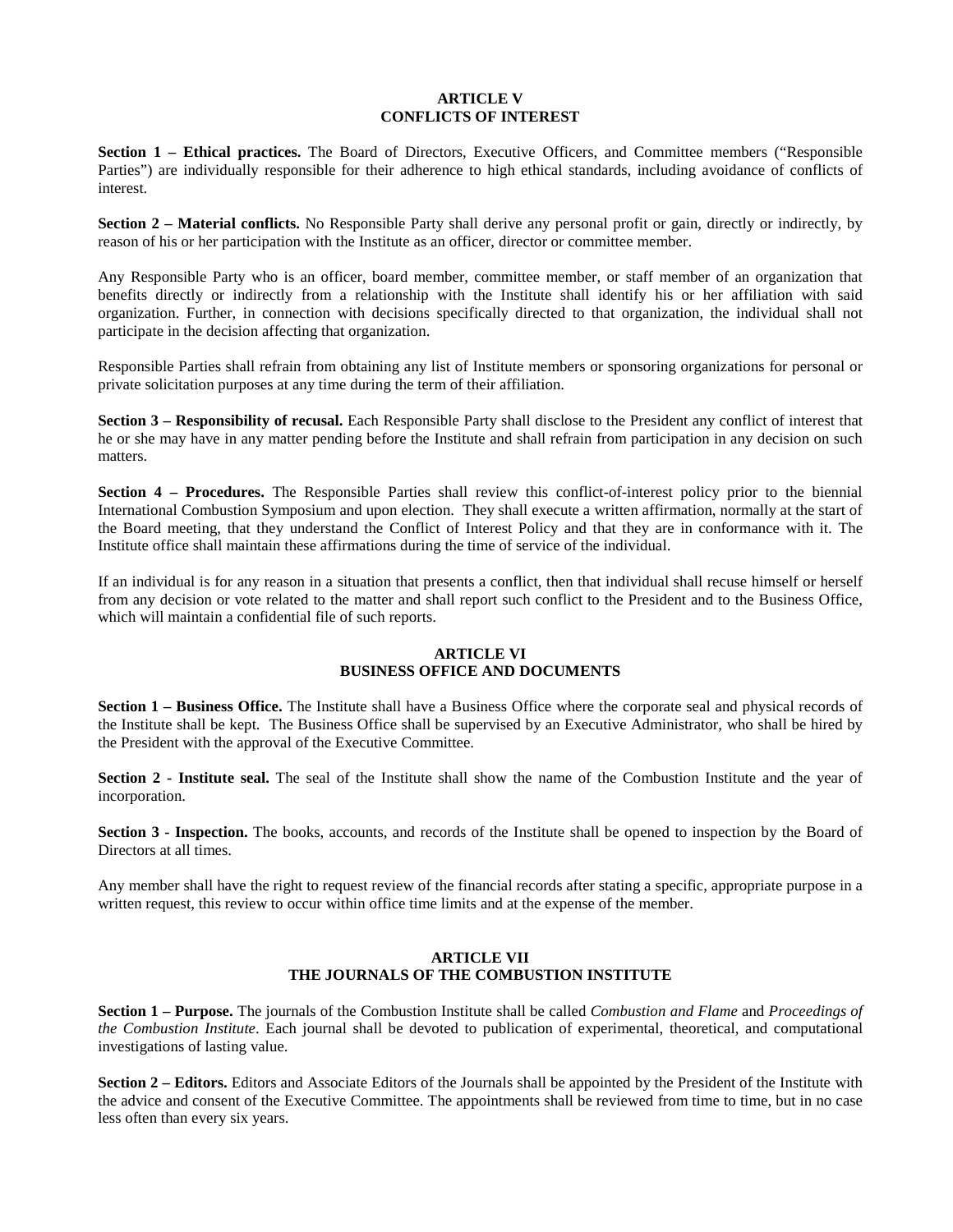When a vacancy arises, a nominating committee, appointed by the President (and approved by the Board of Directors), shall recommend a candidate to the President. When a new Editor is to be appointed, the current Associate Editors will automatically be considered as candidates for nomination as Editor.

The Editors shall appoint an Editorial Board to assist and advise them.

The Editors shall present a report on the state of the Journals at each biennial meeting of the Board of Directors of the Institute.

**Section 3 - Editorial Policies and Journal Management.** The establishment and maintenance of the highest standards for the Journals shall be the responsibility of the Editors, who together with the President, shall represent the Combustion Institute in liaison and negotiations with the publisher regarding format, frequency of publication, size of the volumes, subscription charges, and similar matters.

The Editors shall communicate regularly with the President on these matters and call upon the Institute Officers for advice or assistance in handling them as may be necessary.

If the need arises to consider changing the publisher, the President or the President's appointee shall conduct negotiations and discuss pertinent issues with the Editors, the Vice President (President-Elect), the Vice President for Sectional Affairs, and the contract negotiator, if one was appointed.

#### **ARTICLE VIII AFFILIATE ORGANIZATIONS**

**Section 1.** Recognizing the mutual benefits of coordinated activities, combustion-related nonprofit organizations may become Affiliates of the Combustion Institute. The purposes of the Affiliates must be consistent with those of the Institute.

**Section 2.** Affiliate status will be approved by the Board of Directors based on a petition from the organization that affirms its agreement with the purposes of the Institute and identifies how the organization's activities complement those of the Institute.

**Section 3.** Affiliates may coordinate scheduling of activities with the Institute, such as events and workshops held at the Institutes' meetings, and to disseminate information beneficial to Institute members through the Institute's website.

**Section 4.** Upon notice (by any member of the Combustion Institute) that the purposes, interests, or activities of the Affiliate organization are at odds with those of the Combustion Institute, the President (at his/her prerogative) or his/her designees shall conduct a review of the issues and recommend to the board for an appropriate response, including removal of the organization as an Affiliate of the Combustion Institute.

#### **ARTICLE IX AMENDMENTS**

Subject to the limitations in the Certificate of Incorporation, the Board of Directors shall have the power to make, alter, amend, and repeal any By-Law or By-Laws by the affirmative vote of two-thirds (2/3) of all regular Directors of the Institute.

Original date of adoption: 19 February 2013 Amendment approved: 15 October 2013 (Article III, Section 2 and 6) Amendment approved: 6 August 2014 (Article III, Section 6 and 9) Amendment approved: 22 September 2015 (Article III, Section 2) Amendment approved: 3 August 2016 (Article IV) Amendments approved: 23 March 2017 (Article I, Section 1; Article III, Section 7 and Article III, Section 10)

Appended: Certificate of Incorporation.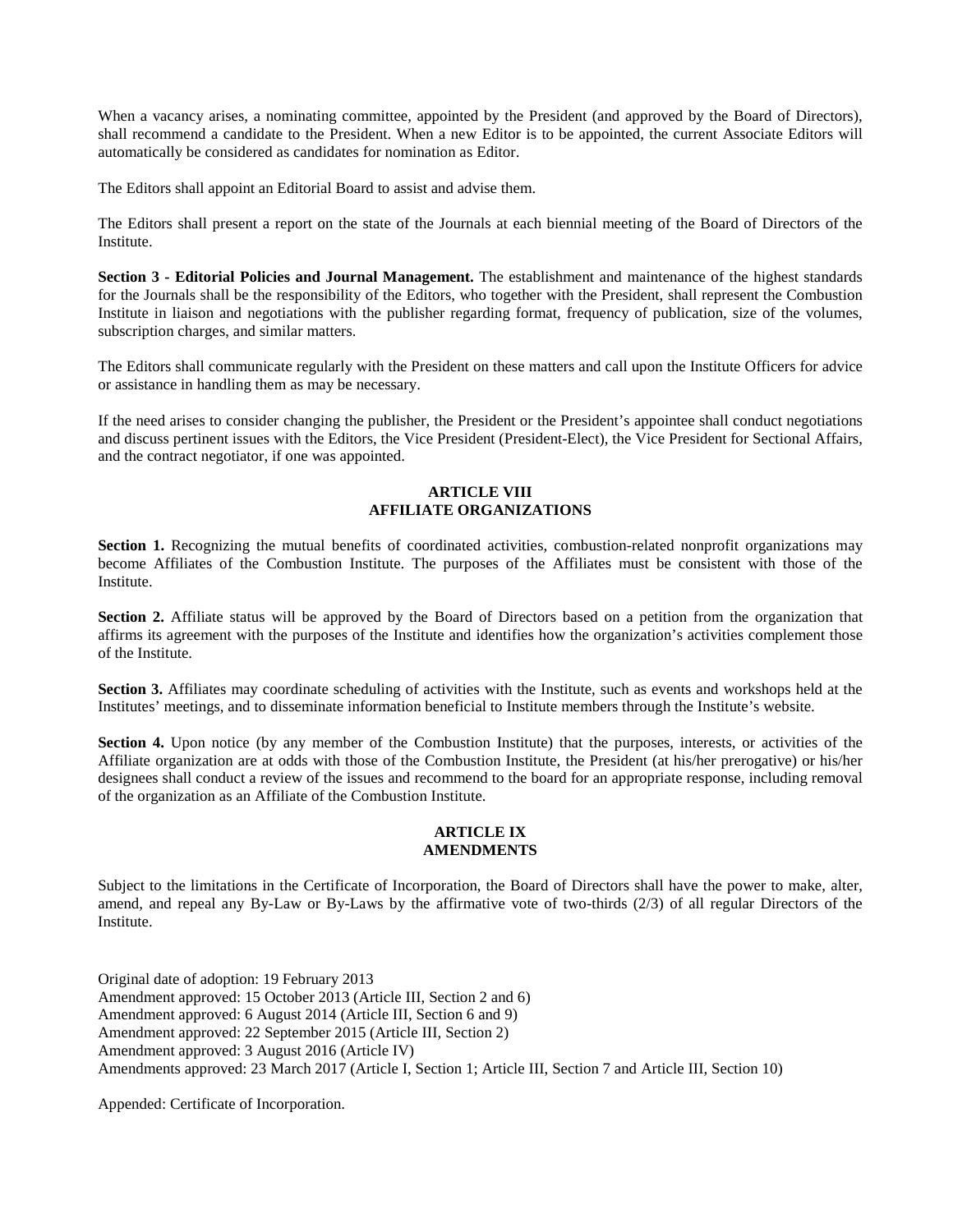## CERTIFICATE OF INCORPORATION OF THE COMBUSTION INSTITUTE

WE, the undersigned, in order to form a corporation for the purposes hereinafter stated, under and pursuant to the provisions of the General Corporation Law of the State of Delaware, being Title 8 of the Delaware Code of 1953 and the acts amendatory thereof and supplementary thereto, DO HEREBY CERTIFY as follows:

FIRST: The name of the corporation is:

## THE COMBUSTION INSTITUTE.

SECOND: Its principal office in the State of Delaware is to be located at No. 100 West Tenth Street, in the City of Wilmington, County of New Castle. The name and address of its resident agent is The Corporation Trust Company, No. 100 West Tenth Street, Wilmington, Delaware.

THIRD: The objects and purposes to be transacted, promoted and carried on are:

- (a) to operate exclusively for charitable, scientific and educational purposes in any part or parts of the United States of America or elsewhere;
- (b) to receive donations for charitable, scientific and educational purposes to be used in the United States of America or elsewhere for such purposes;
- (c) to establish and maintain charitable, scientific and educational activities and institutions;
- (d) to grant scholarships and fellowships in any art or science;
- (e) to grant aid to schools, colleges and universities anywhere in the United States of America or elsewhere;
- (f) to use all its income exclusively for charitable, scientific and educational purposes;
- (g) to acquire, receive, purchase, lease, hold, use and enjoy and to take by gift, grant, devise or bequest property, real, personal or mixed and any interest therein, located anywhere, and to grant, bargain, sell, give, exchange, demise, hold, assign, mortgage, pledge, transfer and set over the same at pleasure and generally to deal therewith without restriction but only for the uses, objects and purposes herein provided;
- (h) to conduct and carry on classes or symposia, in any educational or scientific field and to provide for the delivery and holding of lectures, exhibits, meetings, symposia and classes, for scientific and educational purposes with respect to any legitimate subject;
- (i) to publish and circulate reports, pamphlets, books or other matter or material dealing with charitable, scientific or educational subjects;
- (j) to act as trustee in any instance or instances where any property, real, personal or mixed, is received by gift, grant, devise or bequest in trust for the uses, objects and purposes hereinbefore set forth, in accordance with the terms and conditions of such trust or trusts;
- (k) to engage in any other exclusively charitable, scientific or educational activity or activities in the United States of America or elsewhere;
- (l) to possess and exercise all the powers and privileges necessary or convenient to the attainment of the objects and purposes set forth in this Certificate of Incorporation and such incidental powers as shall be necessary to the exercise of the powers herein expressly conferred;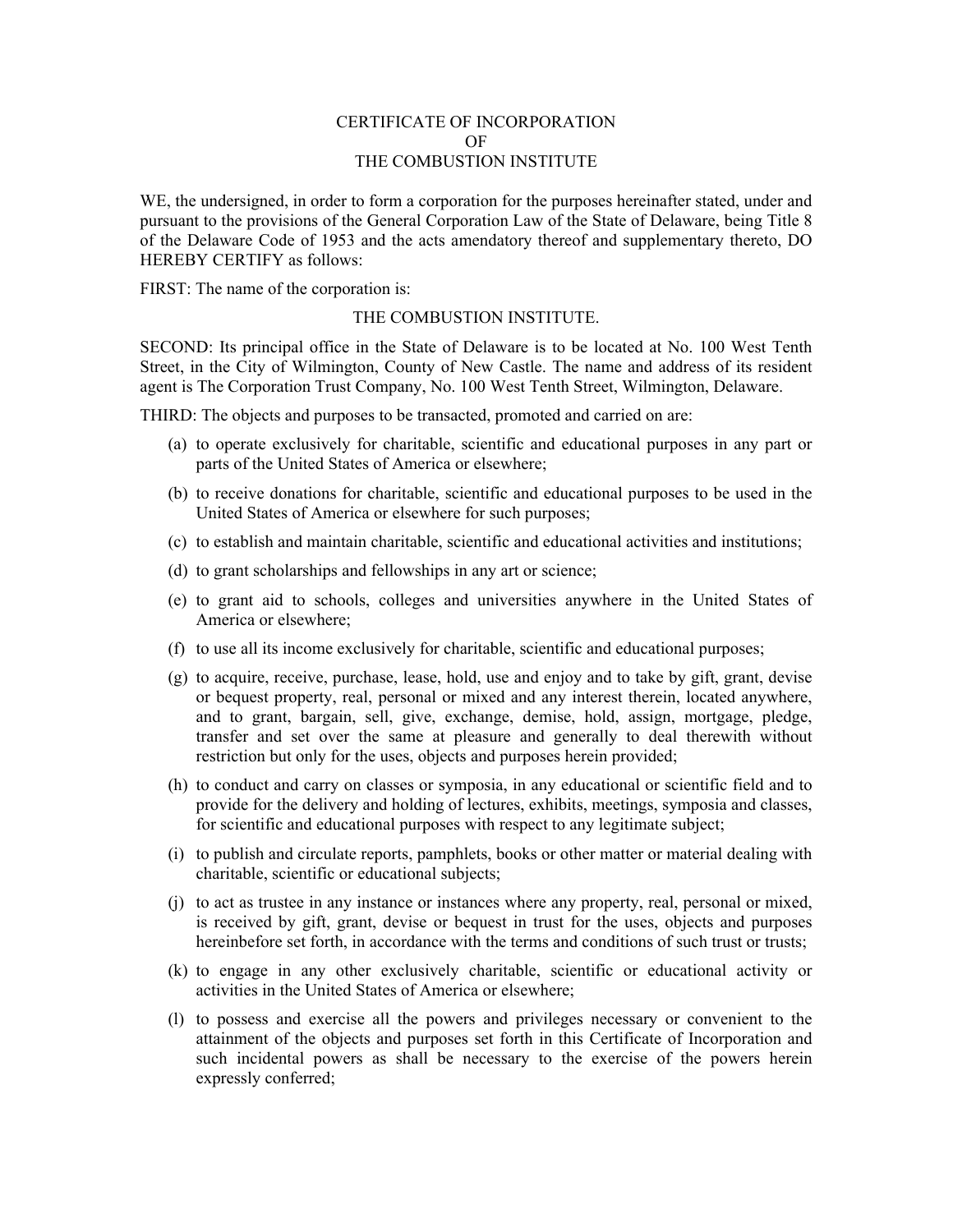(m) without limitation on the generality of the foregoing to promote the science and application of combustion.

### FOURTH:

- (a) This corporation shall not have authority to issue capital stock and is not organized for profit.
- (b) No part of its net earnings shall inure to the benefit of any private member or individual.
- (c) No substantial part of the activities of this corporation shall be carrying on propaganda or otherwise attempting to influence legislation and it shall make no donation to any institution or institutions if any substantial part of the activities of such institution or institutions is carrying on propaganda or otherwise attempting to influence legislation.
- (d) The members of this corporation, for the organization hereof, shall be all of the incorporators mentioned herein and there after shall be those persons who shall have been admitted to membership pursuant to the By-Laws of the corporation.
- FIFTH: The name and place of residence of each of the incorporators are as follows:

| <b>NAME</b>           | <b>ADDRESS</b>       |
|-----------------------|----------------------|
| Thomas E. Clough      | Wilmington, Delaware |
| Henry W. Bryan        | Wilmington, Delaware |
| Florence J. Whitehead | Wilmington, Delaware |

SIXTH: The existence of this corporation is to be perpetual.

SEVENTH: The private property of the members shall not be subject to the payment of corporate debts.

EIGHTH: The direction and management of the corporation and the control of its property shall be vested in a Board of Directors; the number of which shall be fixed from time to time by the By-Laws, and the number may be increased or decreased, and the terms of office fixed as therein provided.

The Directors of this corporation, pursuant to appropriate provision in the By-Laws, may be divided into one, two or three classes; the term of those of the first class to expire at the annual meeting stated therein; of the second class a stated period thereafter; of the third class another stated period thereafter; and at meetings of the members held for the election of Directors after such classification and election, Directors shall be chosen for a full term, as the case may be, to succeed those whose terms expire.

In case of any increase in the number of directors, the additional directors shall be elected as provided by the By-Laws, by the directors or by the members at an annual or special meeting.

In case of any vacancy in the Board of Directors for any cause, the remaining directors, by affirmative vote of a majority of the whole Board of Directors, may elect a successor to hold office for the unexpired term of the director whose place is vacant, and until the election of his successor.

In furtherance, but not in limitation of the powers conferred by law, the Board of Directors are expressly authorized:

(a) To hold their meetings outside of the State of Delaware at such places as from time to time may be designated by the By-Laws or by resolution of the Board. The By-Laws may prescribe the number of directors necessary to constitute a quorum of the Board of Directors, which number may be less than a majority of the whole number of directors.